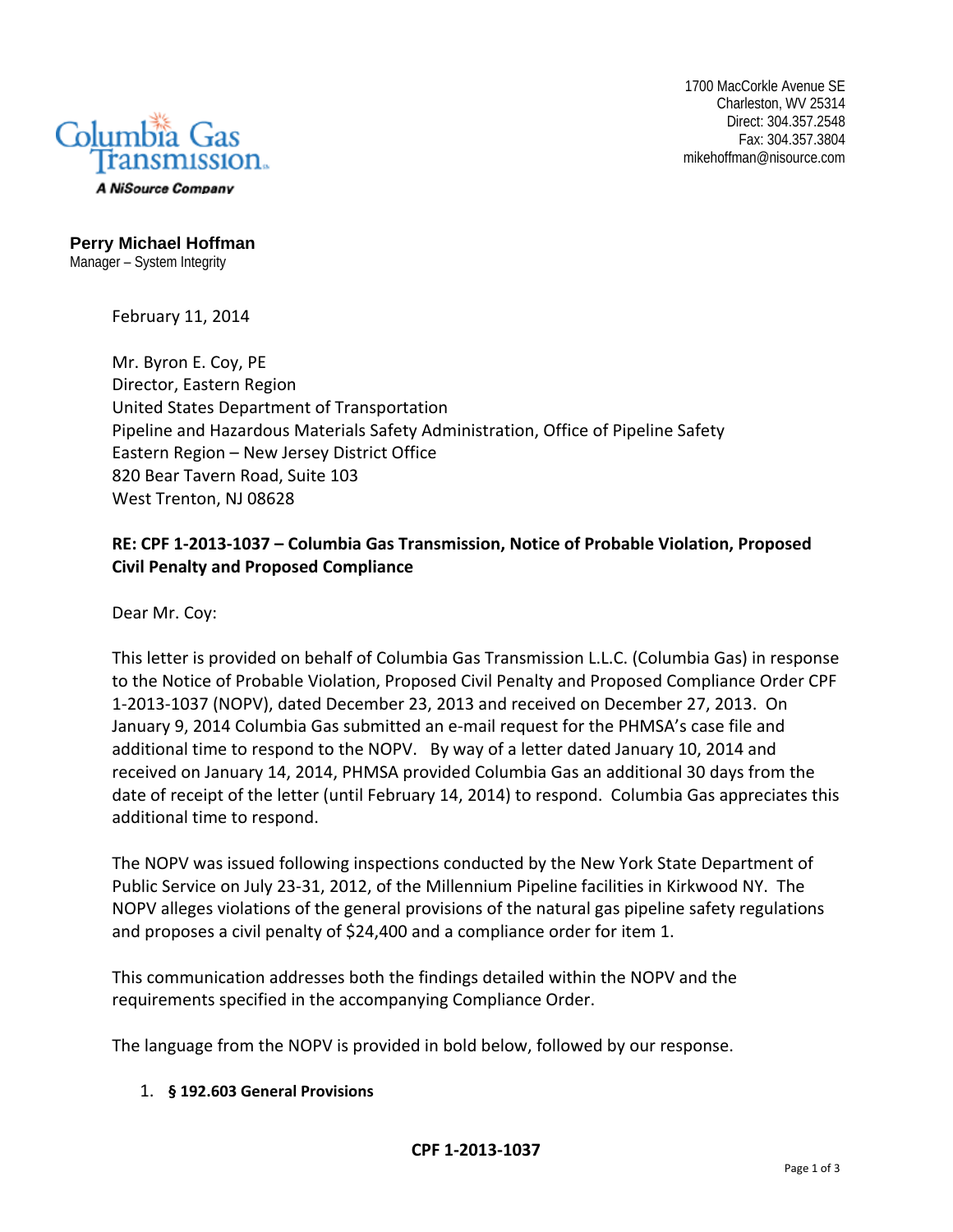**(b) Each operator shall keep record necessary to administer the procedures established under § 192.605** 

**CGT failed to keep adequate records necessary to administer the procedures established under §192.605 (c) Abnormal operation. Specifically, the CGT Abnormal Operations Report (AOR) for Work Order Number (WO) B2293112 dated 6/13/2011 did not adequately document what caused the compressor station emergency shutdown (ESD).** 

**CGT Procedure 220.005.003 Version 6, effective 02232011, Paragraph 2.1.1 states.. "Record a description to explain the Abnormal Operation (***Required***)". The description recorded on WO B2293112 to explain the abnormal operation states "Station ESD between 10 AM 6/12/11 and 8 AM 6/13/11". The description provided by CGT does not indicate what caused the emergency shutdown. Therefore CGT failed to keep records necessary to administer the procedures established under § 192.605.** 

**NYSDPS commented on the inadequate AOR and requested and received a copy of the AOR during the July 2012 inspection.** 

## Columbia Gas Response

Columbia Gas is compiling additional information concerning the June 2011 event in accordance with the proposed corrective action order. In addition, Columbia Gas is amending its abnormal operating procedures to provide further guidance regarding the actions taken surrounding abnormal operations.

## 2. **§ 192.603 General Provisions**

**(b) Each operator shall keep records necessary to administer the procedures established under §192.605** 

**CGT failed to produce records to show that a capacity review required by § 192.743(a) of each and every overpressure protection device had been done in 2011.** 

**CGT representatives stated during the inspection of the Corning Compressor Station that the capacity review is part of an undocumented consideration, and is only documented upon input from the local engineer that there were known changes to the pipeline.** 

**As of 12/17/2012 there had been no records provided by CGT to NYSDPS as requested for overpressure protection device capacity review documentation for 2011.** 

## Columbia Gas Response

Columbia Gas is validating that all relief valve calculations are available during future relief valve inspections conducted on the pipeline system.

## 3. **§ 192.603 General Provisions**